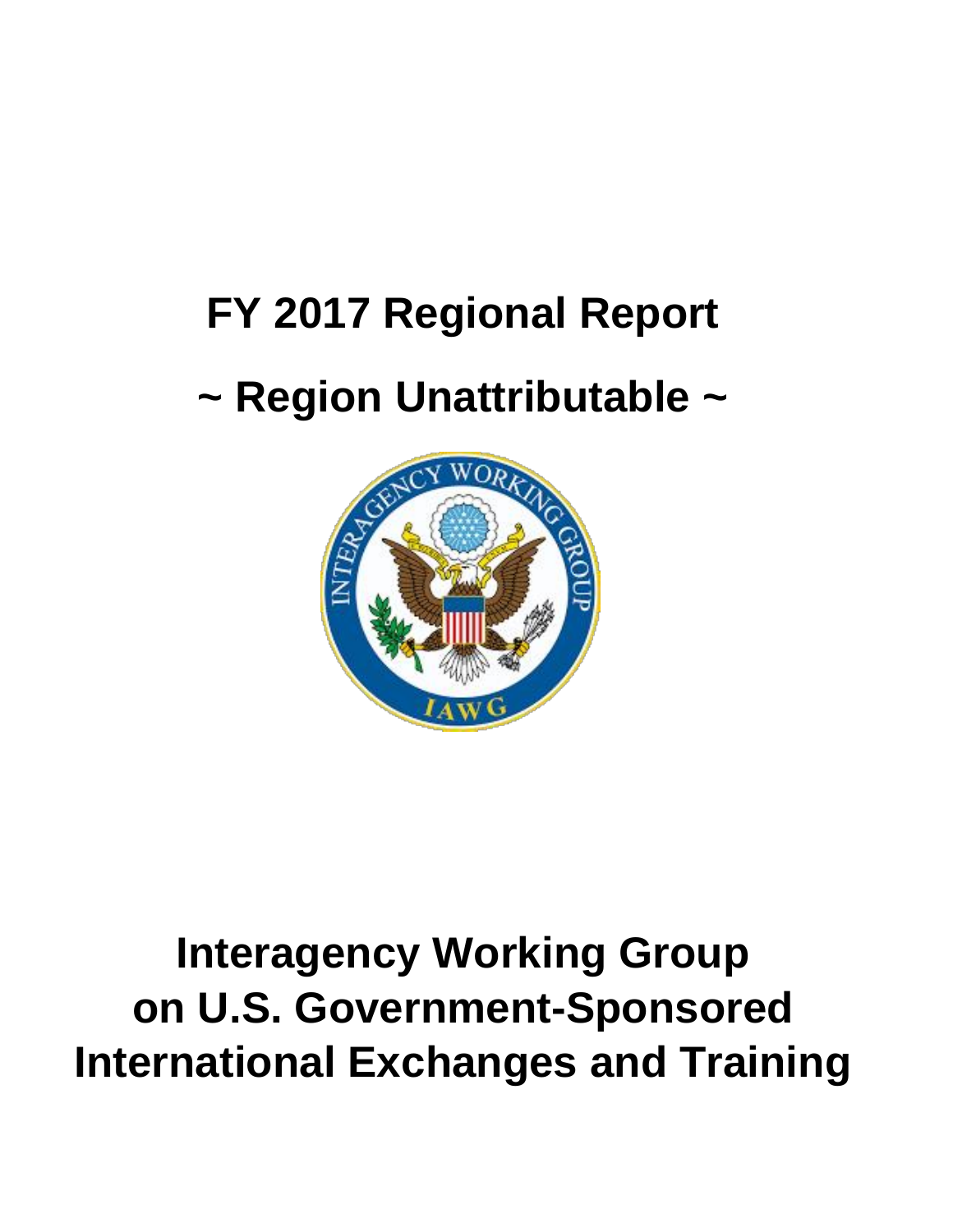Executive Order 13055, issued in 1997, created the Interagency Working Group on U.S. Government-Sponsored International Exchanges and Training (IAWG). The purpose of the Working Group is to recommend to the President measures for improving the coordination, efficiency, and effectiveness of U.S. Government-sponsored international exchange and training activities. The IAWG is also tasked with establishing a clearinghouse to improve data collection and analysis of international exchange and training activities. The Mutual Educational and Cultural Exchange Act of 1961, as amended (22 USC 2460 (f) and (g)) reaffirms the Presidential mandate and provides a statutory basis for the IAWG's operations.

In response to its mandate, the IAWG compiles an annual inventory of U.S. Government-sponsored international exchange and training activities. The Regional Reports augment this inventory by providing statistical compilations of region- and country-specific inventory data. The Regional Reports contain information only on programs and participants submitted by federal agencies for the inventory of programs.

The IAWG defines international exchanges and training as those activities that promote the sharing of ideas, develop skills, and foster mutual understanding and cooperation, financed wholly or in part, directly or indirectly, with United States Government funds. This definition allows for broad interpretation. Some agencies provide information only on ''dedicated'' exchange and training programs while others submit information on any activity that could fall within the definition. It is important to note that foreign participants in exchange and training programs may participate in activities or receive training in their home country or a third country. Therefore, it should not be assumed that all these participants travel to the United States. The ability to track individuals who participate in exchange and training programs in their home country or a third country varies from agency to agency. Therefore, the IAWG contends that the information contained within this report and the annual inventory of programs does not represent the full scope of U.S. Government exchange and training programming.

The way in which agencies manage data varies significantly. While some agencies collect specific information on the number of people they exchange or train with their appropriated funds, many others focus data collection on larger, overarching programs and do not isolate information on the exchange and training components of these programs. Funding figures are inconsistently available and are not included in this report. The vast majority of agencies are able to provide information on participant types and fields of activities. However, much of the data provided by individual programs is estimated. Therefore, summary statistics on these two categories should be viewed as estimates.

The inventory does not include statistical information for routine staff travel, ad hoc consultations, or travel undertaken for the purpose of representation. Please refer to the Working Group's Annual Report for full program descriptions.

#### **The** *Regional Report* **is divided into five sections:**

Section 1: Participants by Country Section 2: Participants by Employment Type Section 3: Participants by Field of Activity Section 4: Inventory of Participants by Country Section 5: Participants by Federal Sponsor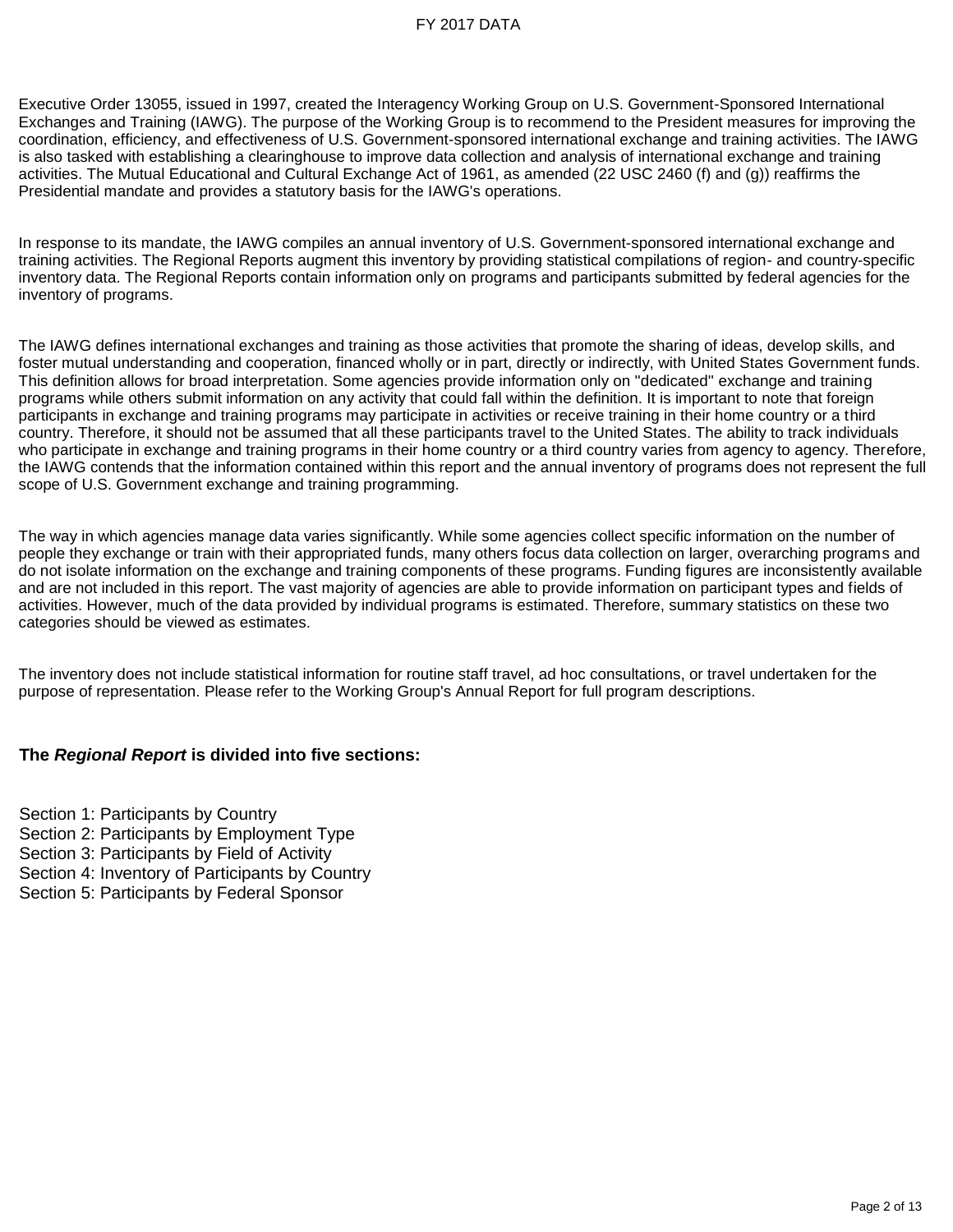## **FY 2017 Participants by Country**

## **Region Unattributable**

| Country        | $\cdots$<br>U.Ə. | Foreign | Total |
|----------------|------------------|---------|-------|
| Unattributable | 52               | 351     | 403   |
| <b>TOTAL</b>   | 52               | 351     | 403   |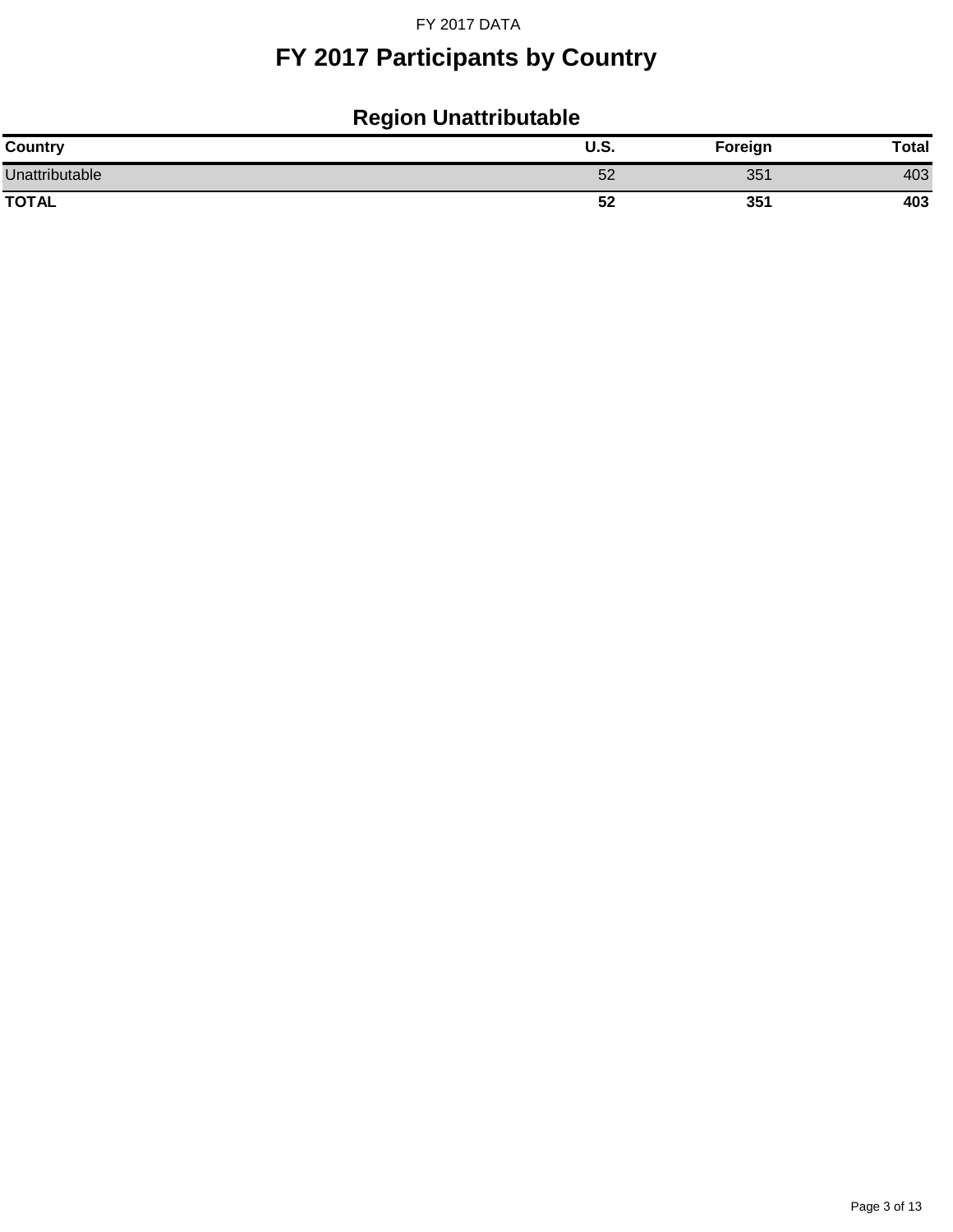## **FY 2017 Participants by Employment Type**

| <b>Region Unattributable</b>                  |                |          |                |           |                |          |
|-----------------------------------------------|----------------|----------|----------------|-----------|----------------|----------|
| <b>Participant Type</b>                       | U.S.           | % U.S.   | Foreign        | % Foreign | Total          | % Total  |
| <b>Government Representatives</b>             | 28             | 53.85 %  | 147            | 41.88%    | 175            | 43.42 %  |
| International Organization<br>Representatives | 1              | 1.92 %   | 184            | 52.42 %   | 185            | 45.91 %  |
| Media/Communications<br>Professionals         | 1              | 1.92 %   | $\overline{2}$ | 0.57%     | 3              | 0.74%    |
| <b>Military Representatives</b>               | 0              | 0.00%    | 3              | 0.85%     | 3              | 0.74%    |
| Non-Profit Organization<br>Professionals      | 0              | 0.00%    | 15             | 4.27%     | 15             | 3.72 %   |
| Other Education/Academic                      | 18             | 34.62 %  | 0              | 0.00%     | 18             | 4.47 %   |
| <b>Private Business Professionals</b>         | $\overline{2}$ | 3.85%    | 0              | $0.00\%$  | $\overline{2}$ | 0.50%    |
| Unknown                                       | 2              | 3.85 %   | 0              | 0.00%     | 2              | 0.50%    |
| <b>TOTAL</b>                                  | 52             | 100.00 % | 351            | 100.00 %  | 403            | 100.00 % |

\*Individual percentages have been rounded for the table, but the percentage totals reflect the addition of the non-rounded numbers.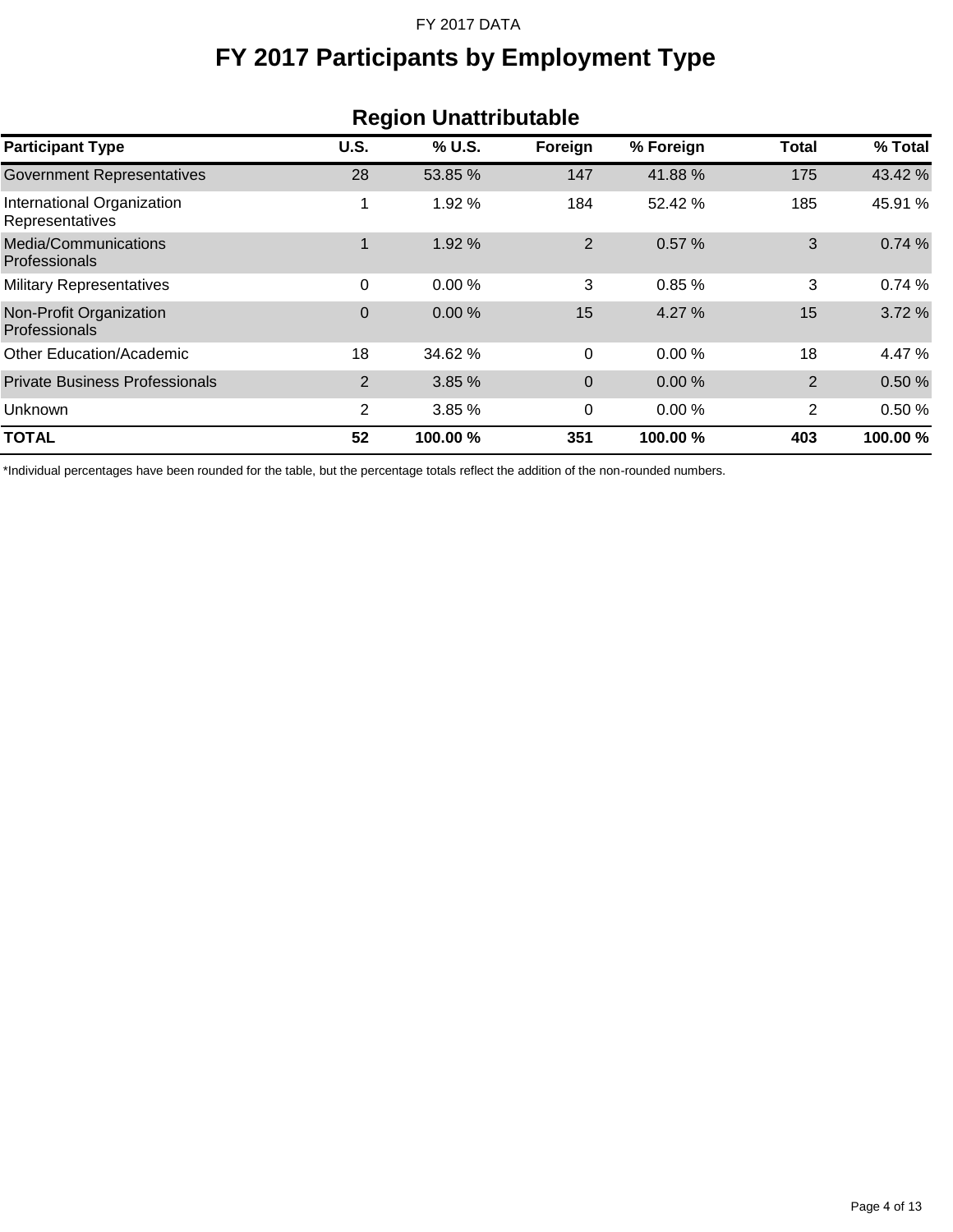## **FY 2017 Participants by Field of Activity**

| <b>Region Unattributable</b> |             |          |             |           |              |          |
|------------------------------|-------------|----------|-------------|-----------|--------------|----------|
| <b>Field of Activity</b>     | <b>U.S.</b> | % U.S.   | Foreign     | % Foreign | <b>Total</b> | % Total  |
| Administration of Justice    | 28          | 53.85 %  | 147         | 41.88%    | 175          | 43.42 %  |
| <b>Business</b>              | 1           | 1.92 %   | 170         | 48.43%    | 171          | 42.43%   |
| Communications               | 3           | 5.77 %   | 2           | 0.57%     | 5            | 1.24%    |
| Education                    | 0           | 0.00%    | 0           | 0.00%     | 0            | 0.00%    |
| Energy                       | 2           | 3.85 %   | $\mathbf 0$ | 0.00%     | 2            | 0.50%    |
| Law                          | 18          | 34.62 %  | 0           | 0.00%     | 18           | 4.47 %   |
| <b>Public Administration</b> | 0           | 0.00%    | 20          | 5.70 %    | 20           | 4.96 %   |
| Transportation               | 0           | 0.00%    | 12          | 3.42%     | 12           | 2.98 %   |
| <b>Unknown</b>               | 0           | $0.00\%$ | 0           | 0.00%     | $\mathbf 0$  | 0.00%    |
| <b>TOTAL</b>                 | 52          | 100.00 % | 351         | 100.00 %  | 403          | 100.00 % |

#### \*Individual percentages have been rounded for the table, but the percentage totals reflect the addition of the non-rounded numbers.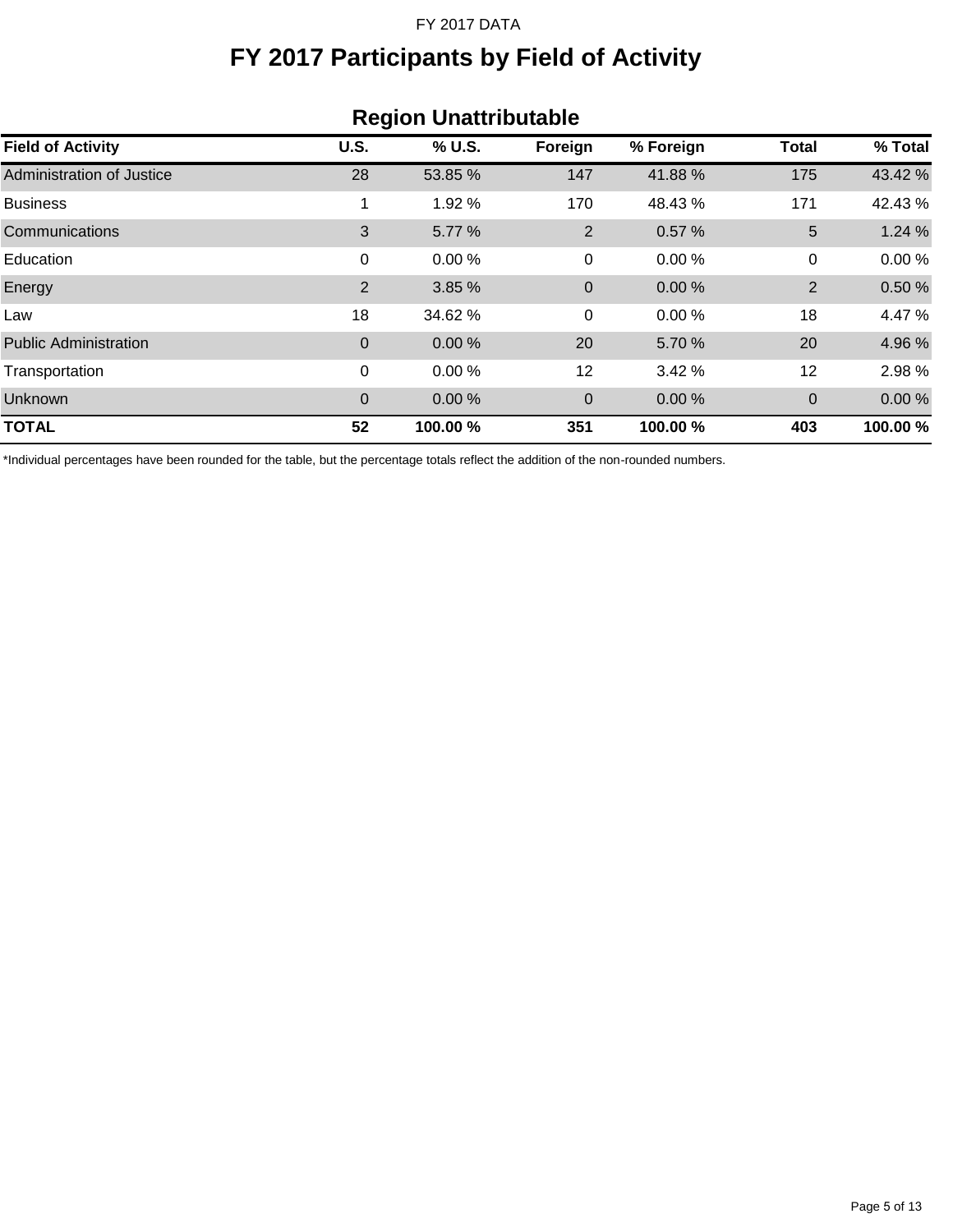### **FY 2017 Inventory of Participants by Country**

## **Region Unattributable**

| Unattributable                                                                          |                |                  |
|-----------------------------------------------------------------------------------------|----------------|------------------|
|                                                                                         |                |                  |
| <b>Department of Energy</b>                                                             |                |                  |
|                                                                                         |                |                  |
| <b>Office of Science</b>                                                                |                |                  |
|                                                                                         |                |                  |
| <b>Program Name</b>                                                                     | <b>U.S.</b>    | Foreign          |
| Office of Science International Programs                                                | $\overline{2}$ | $\mathbf 0$      |
|                                                                                         |                |                  |
| <b>Total Office of Science Participants</b>                                             | $\overline{2}$ | $\bf{0}$         |
|                                                                                         |                |                  |
| <b>Total Department of Energy Participants</b>                                          | $\overline{2}$ | $\boldsymbol{0}$ |
|                                                                                         |                |                  |
| <b>Department of Justice</b>                                                            |                |                  |
|                                                                                         |                |                  |
| <b>Criminal Division</b>                                                                |                |                  |
|                                                                                         |                |                  |
| <b>Program Name</b>                                                                     | <b>U.S.</b>    | Foreign          |
| Office of Overseas Prosecutorial Development, Assistance and<br><b>Training Program</b> | 28             | 147              |
|                                                                                         |                |                  |
| <b>Total Criminal Division Participants</b>                                             | 28             | 147              |
|                                                                                         |                |                  |
| <b>Total Department of Justice Participants</b>                                         | 28             | 147              |
|                                                                                         |                |                  |
| <b>Department of State</b>                                                              |                |                  |
|                                                                                         |                |                  |
| <b>Bureau of African Affairs</b>                                                        |                |                  |
|                                                                                         |                |                  |
| <b>Program Name</b>                                                                     | <b>U.S.</b>    | Foreign          |
| Africa Regional Services                                                                | $\mathbf{1}$   | $\overline{2}$   |
|                                                                                         |                |                  |
| <b>Total Bureau of African Affairs Participants</b>                                     | $\mathbf 1$    | $\overline{2}$   |
|                                                                                         |                |                  |
| <b>Bureau of Political-Military Affairs</b>                                             |                |                  |
|                                                                                         |                |                  |
| <b>Program Name</b>                                                                     | <b>U.S.</b>    | Foreign          |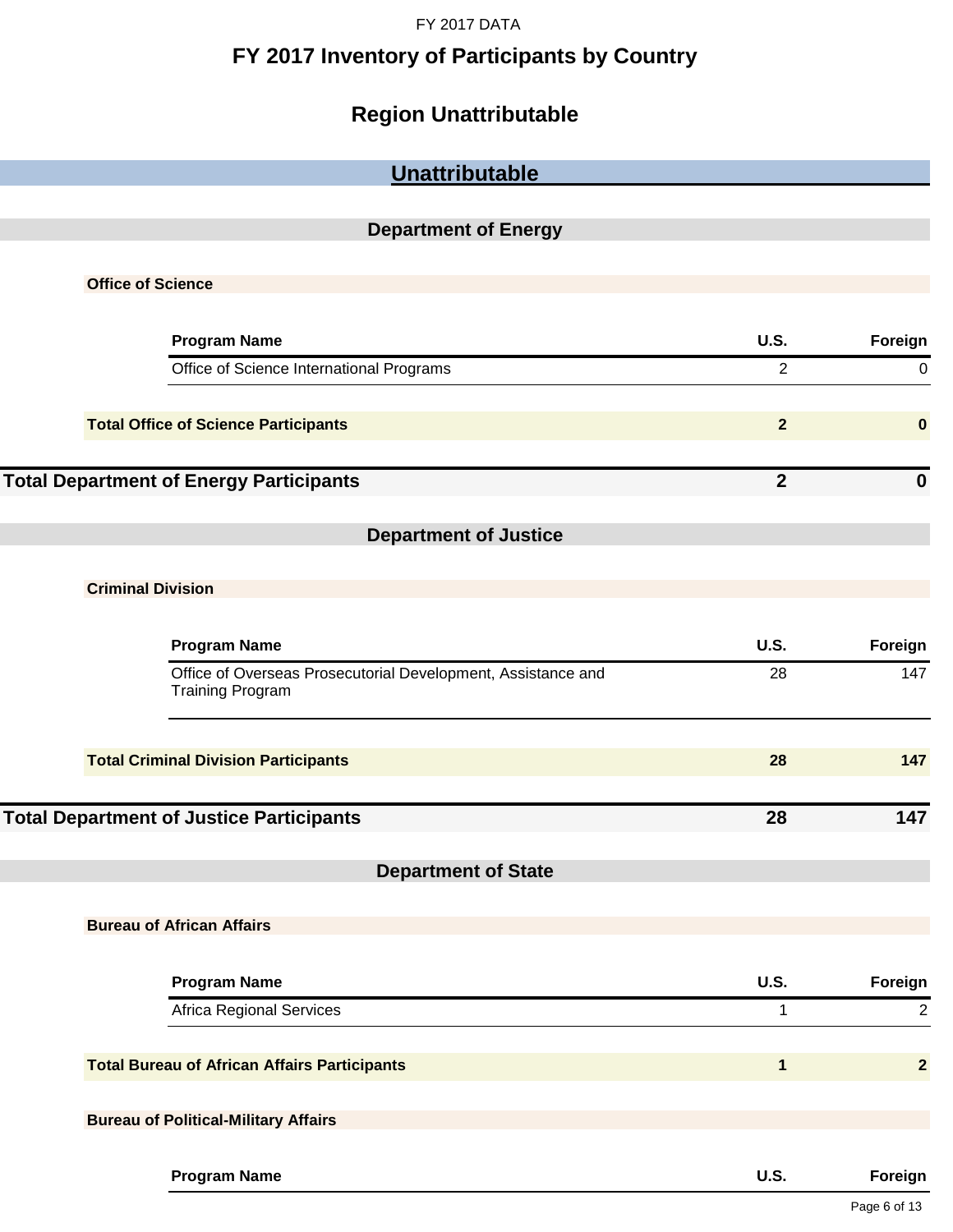| <b>FY 2017 DATA</b>                                               |                             |                |
|-------------------------------------------------------------------|-----------------------------|----------------|
| Non-Technical Survey Training Course for Humanitarian Mine Action | $\mathbf 0$                 | 18             |
| <b>Total Bureau of Political-Military Affairs Participants</b>    | $\mathbf{0}$                | 18             |
| <b>Total Department of State Participants</b>                     | 1                           | 20             |
| <b>Department of Transportation</b>                               |                             |                |
|                                                                   |                             |                |
| <b>Federal Aviation Administration</b>                            |                             |                |
| <b>Program Name</b>                                               | <b>U.S.</b>                 | Foreign        |
| FAA International Training Program                                | $\mathbf 0$                 | 12             |
| <b>Total Federal Aviation Administration Participants</b>         | $\mathbf 0$                 | 12             |
| <b>Total Department of Transportation Participants</b>            | $\mathbf 0$                 | 12             |
|                                                                   |                             |                |
| <b>Independent Establishments and Government Corporations</b>     |                             |                |
| <b>Commodity Futures Trading Commission</b>                       |                             |                |
|                                                                   |                             |                |
| <b>Program Name</b><br><b>Technical Assistance</b>                | <b>U.S.</b><br>$\mathbf{1}$ | Foreign<br>170 |
|                                                                   |                             |                |
| <b>Total Commodity Futures Trading Commission Participants</b>    | 1                           | 170            |
| <b>Federal Communications Commission</b>                          |                             |                |
|                                                                   |                             |                |
| <b>Program Name</b>                                               | <b>U.S.</b>                 | Foreign        |
| FCC International Visitors Program                                | 20                          | $\mathbf 0$    |
| <b>Total Federal Communications Commission Participants</b>       | 20                          | $\bf{0}$       |
| <b>Office of Government Ethics</b>                                |                             |                |
| <b>Program Name</b>                                               | <b>U.S.</b>                 | Foreign        |
| OGE International Visitor Technical Assistance Briefings          | $\mathbf 0$                 | $\overline{2}$ |
| <b>Total Office of Government Ethics Participants</b>             | $\mathbf{0}$                | $\overline{2}$ |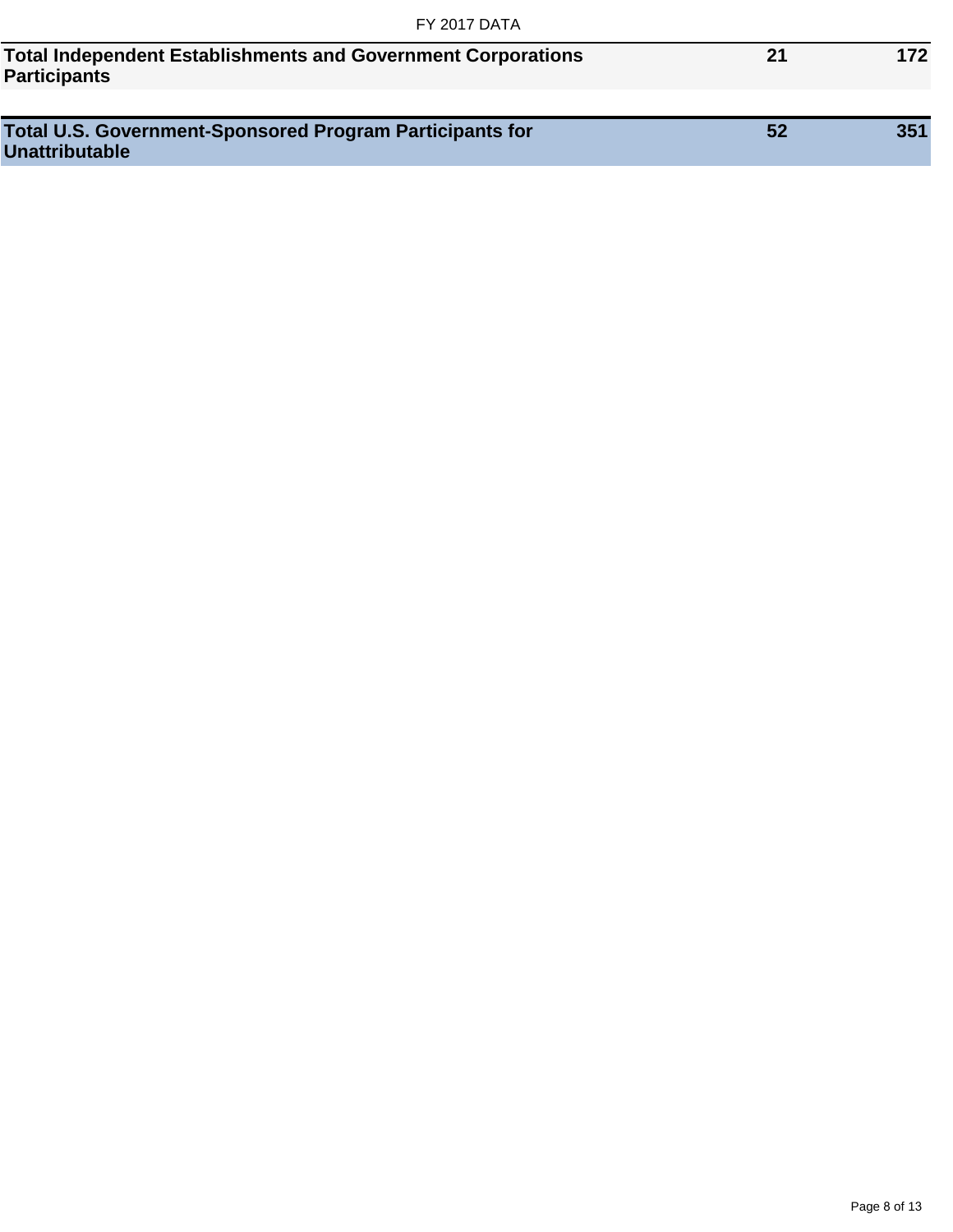#### **FY 2017 Participants by Federal Sponsor**

### **Region Unattributable**

#### **Department of Energy Total U.S. Participants Total Foreign Participants Total Participants** 2 0 2

#### **Office of Science**

| Total U.S.          | <b>Total Foreign</b> | Total               |
|---------------------|----------------------|---------------------|
| <b>Participants</b> | Participants         | <b>Participants</b> |
| -                   |                      |                     |

#### **Office of Science International Programs**

| <b>Country</b> | U.S. | Foreign | <b>Total</b>  |
|----------------|------|---------|---------------|
| Unattributable |      |         | ⌒<br><u>_</u> |
| <b>TOTAL</b>   |      |         | $\sqrt{2}$    |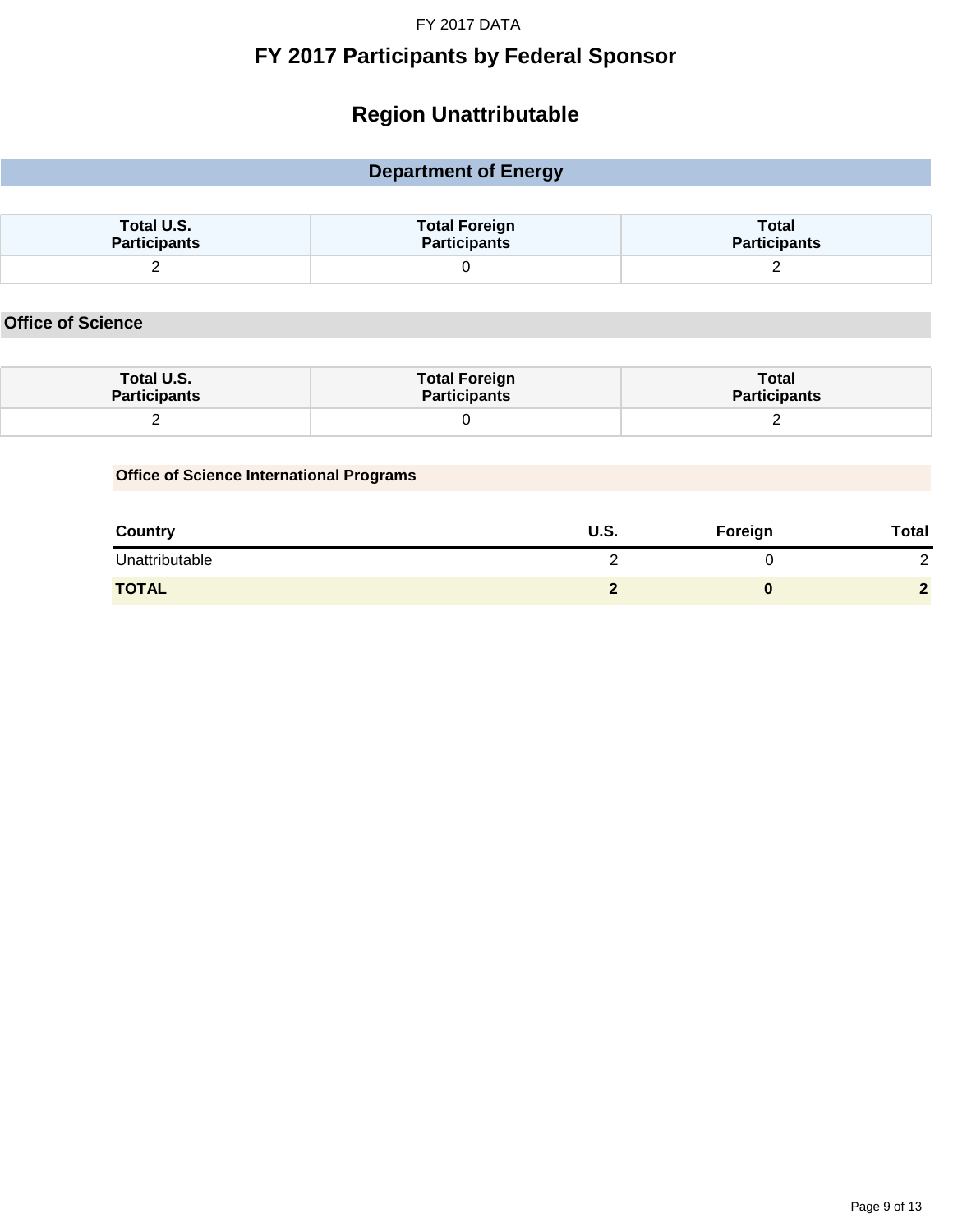#### **Department of Justice**

| Total U.S.          | <b>Total Foreign</b> | Total               |
|---------------------|----------------------|---------------------|
| <b>Participants</b> | <b>Participants</b>  | <b>Participants</b> |
| 28<br>$\sim$        | 14.                  |                     |

**Criminal Division**

| Total U.S.          | <b>Total Foreign</b> | Total               |
|---------------------|----------------------|---------------------|
| <b>Participants</b> | <b>Participants</b>  | <b>Participants</b> |
| 28                  | 14,                  |                     |

#### **Office of Overseas Prosecutorial Development, Assistance and Training Program**

| <b>Country</b> | U.S. | Foreign | <b>Total</b> |
|----------------|------|---------|--------------|
| Unattributable | 28   | 147     | 175          |
| <b>TOTAL</b>   | 28   | 147     | 175          |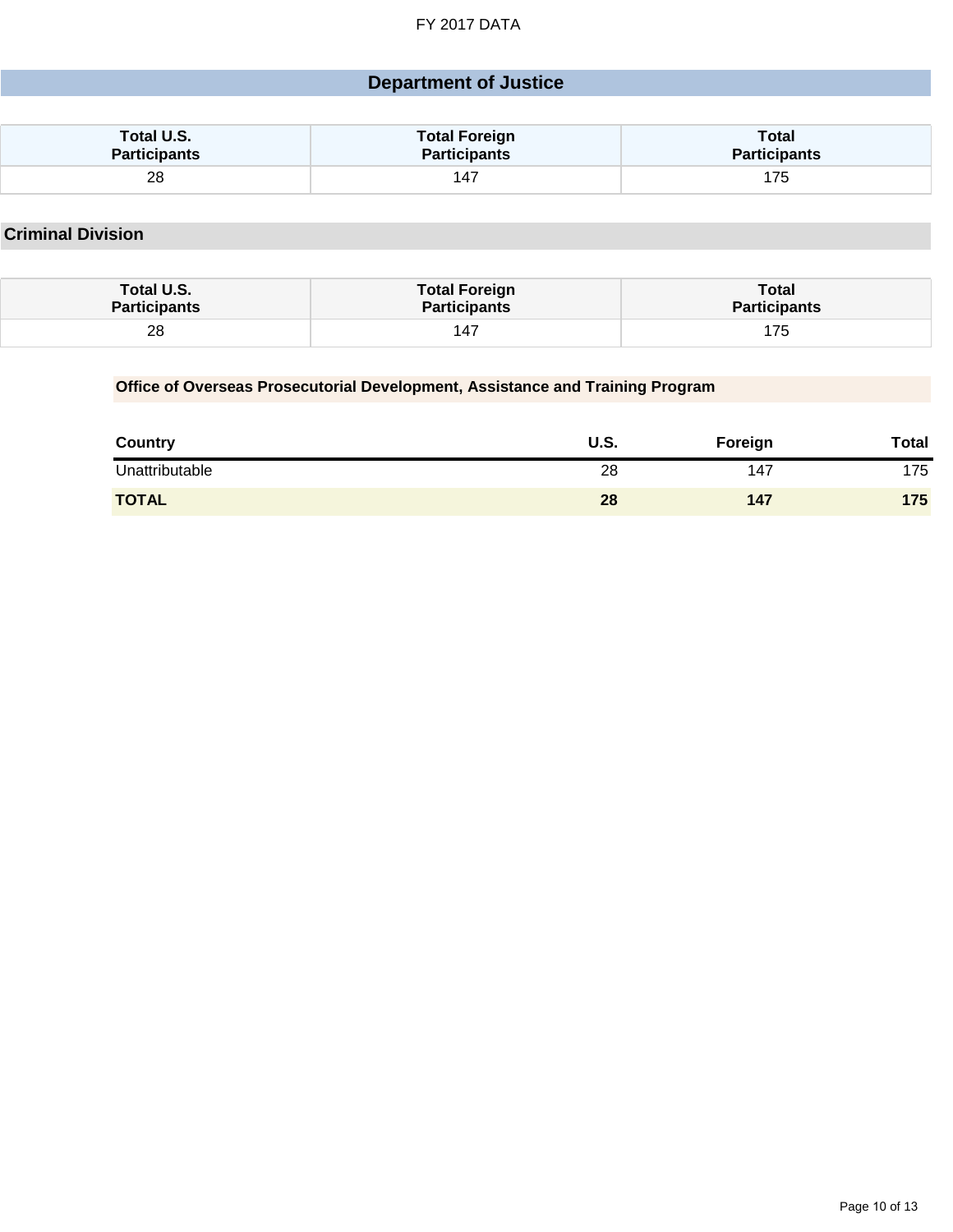#### **Department of State**

| Total U.S.          | <b>Total Foreign</b> | <b>Total</b>        |
|---------------------|----------------------|---------------------|
| <b>Participants</b> | <b>Participants</b>  | <b>Participants</b> |
|                     | 20                   | ∠                   |

#### **Bureau of African Affairs**

| Total U.S.          | <b>Total Foreign</b> | Total               |
|---------------------|----------------------|---------------------|
| <b>Participants</b> | <b>Participants</b>  | <b>Participants</b> |
|                     |                      |                     |

**Africa Regional Services**

| <b>Country</b> | U.S. | Foreign | Total |
|----------------|------|---------|-------|
| Unattributable |      |         | ັ     |
| <b>TOTAL</b>   |      |         |       |

#### **Bureau of Political-Military Affairs**

| Total U.S.   | <b>Total Foreign</b> | Total               |
|--------------|----------------------|---------------------|
| Participants | <b>Participants</b>  | <b>Participants</b> |
|              |                      | 18                  |

#### **Non-Technical Survey Training Course for Humanitarian Mine Action**

| Country        | U.S. | Foreign | <b>Total</b> |
|----------------|------|---------|--------------|
| Unattributable |      | 18      | 18           |
| <b>TOTAL</b>   |      | 18      | 18           |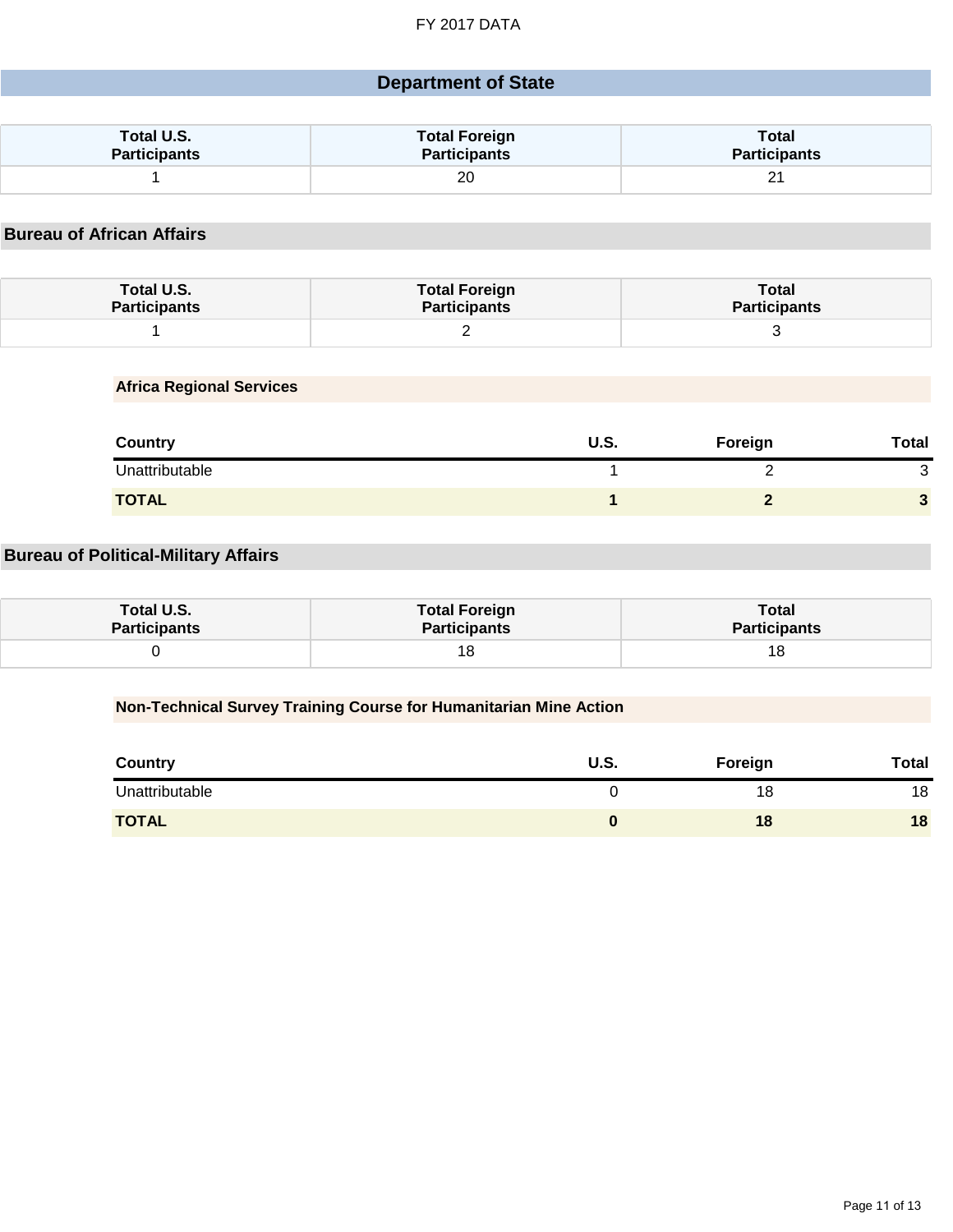#### **Department of Transportation**

| Total U.S.          | <b>Total Foreign</b> | Total                        |
|---------------------|----------------------|------------------------------|
| <b>Participants</b> | <b>Participants</b>  | <b>Participants</b>          |
|                     | ▵                    | $\overline{ }$<br>. <u>.</u> |

**Federal Aviation Administration**

| Total U.S.          | <b>Total Foreign</b> | <b>Total</b>        |
|---------------------|----------------------|---------------------|
| <b>Participants</b> | <b>Participants</b>  | <b>Participants</b> |
|                     |                      |                     |

#### **FAA International Training Program**

| <b>Country</b> | U.S. | Foreign | <b>Total</b> |
|----------------|------|---------|--------------|
| Unattributable |      | 12      | 12<br>1 L    |
| <b>TOTAL</b>   |      |         | 12           |